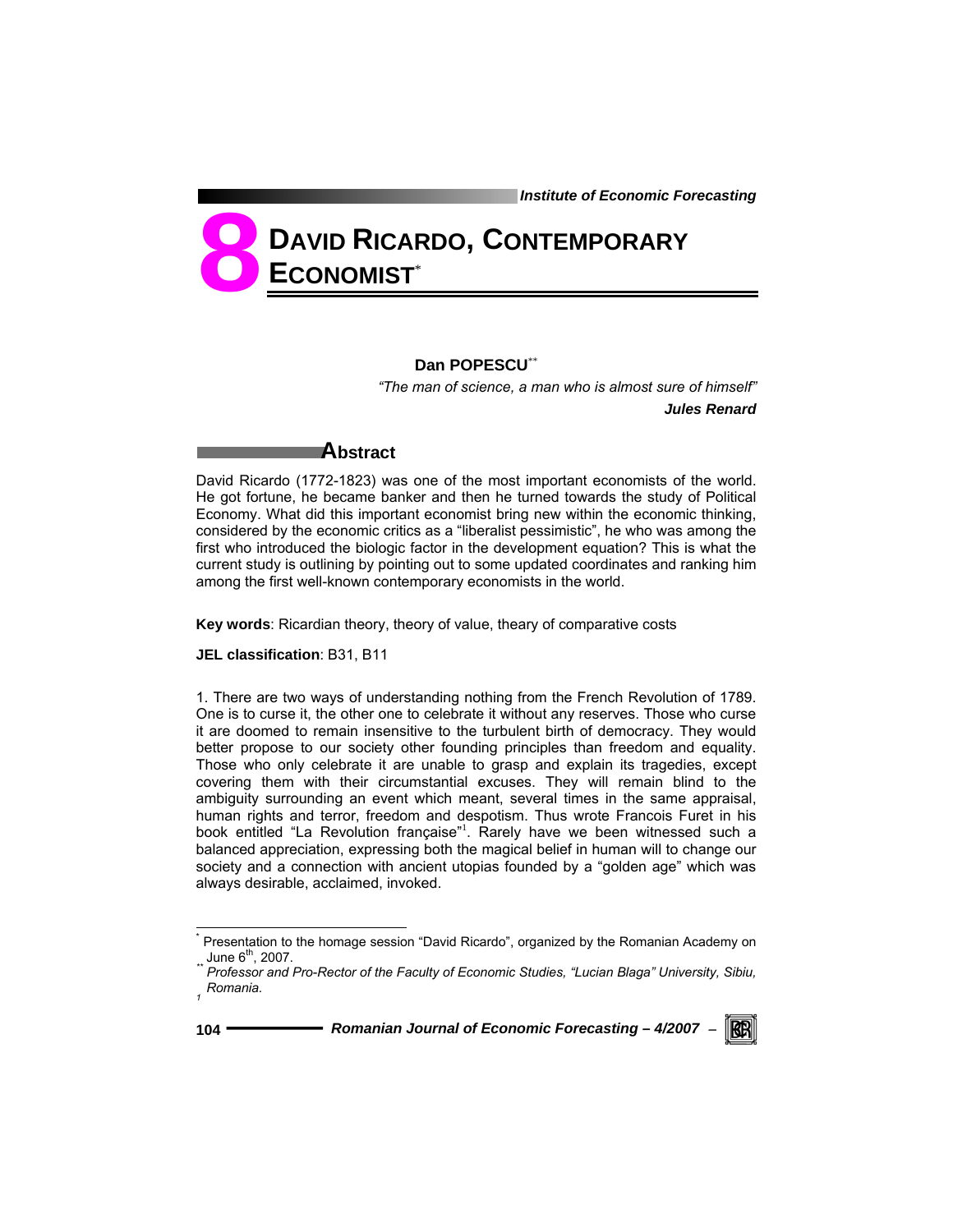We mentioned the French writer, chosen among the "immortals" of the Hexagon, because we have noticed the same drive towards equilibrium, the same scientific progress, scientifically censored by prudent coming backs, incapable of voiding the breakthroughs already achieved, as we did with David Ricardo, the great economist whose birthday we celebrated on April the  $18<sup>th</sup>$ , marking 235 years since his birth. To which we noticed a relative optimism which pays a heavy tribute to the several realities as grim as they are real. To which we noticed the successful attempt to introduce the biological and human factors in the equation of development. But who was and who is David Ricardo and what did he claim?

2. First, a few biographic data. David Ricardo was born in 1772, on April the  $18<sup>th</sup>$ , in England, and died on September 11<sup>th</sup>, 1823. He did not live long, but he accomplished as much as gifted people achieved in several lives, and some, never. Ricardo was the third among the 17 children of the marriage between Abraham Israel Ricardo – a Spanish Jew, initially a stock broker at the Amsterdam Stock Exchange and established in England around 1760, where he will be among the top agents at the London Exchange and a leader of the Spanish Jews here – and the woman Abigail Delvale – coming from a family of stock brokers and tobacco merchants, originated also from the Iberic Peninsula, but established in England for a long time. These are details which will mark the life of the brilliant future economist: wisdom, talent, culture, a lot of work, a pragmatic horizon, action, and finality. The years of Ricardo were the years of the Industrial Revolution – a process with fundamental economic, social and political mutations in the structure of the British society and later in the European society, years in which the world faced troublesome events, often contrary to the logic of time. Among these, the loss of the English colonies and the recognition of America's independence, the reckoning French Revolution of 1789, which had as a consequence, among other effects, the beheading of yet another king after that occurred after Cromwell's Revolution in England. After that, have followed France's unending wars under the lead of one of humanity's greatest personalities, Napoleon Bonaparte, as well as ferocious fighting regarding the dominion of the seas and oceans, of India, a volcanic effervescence of Europe, of "the New World", etc. For many it was a world of ruptures, of distinct stages, many of which thought irreconcilable. For fewer others, among whom was Ricardo himself, it was "a world of continuity, regarded as a common noun of fractions which differ in structure"<sup>1</sup>, a world of evolution and progress.

Very early, at the age of 11, the young Ricardo was sent by his parents to the Talmud Tora School near the synagogue of Amsterdam, to be educated in this famous Hebrew institution. He was housed by an uncle, a speculator and stock market player, continuing thus his education which has began at home, with his father, regarding the commercial practicing and stocks. Two years later, he returned to the English capital, where, after another year of hard work, he began working at Ricardo SR's office. At the age of 21, he gained so much experience and prestige in this area that London's banks offered him credit for starting his own work office<sup>2</sup>. Although dedicated to

<sup>&</sup>lt;sup>2</sup> David Ricardo's precocity was, however, not unusual in those times. William Pitt Jr. had become member of Parliament at the age of 21, minister of finances at the age of 23 and



 $\frac{1}{1}$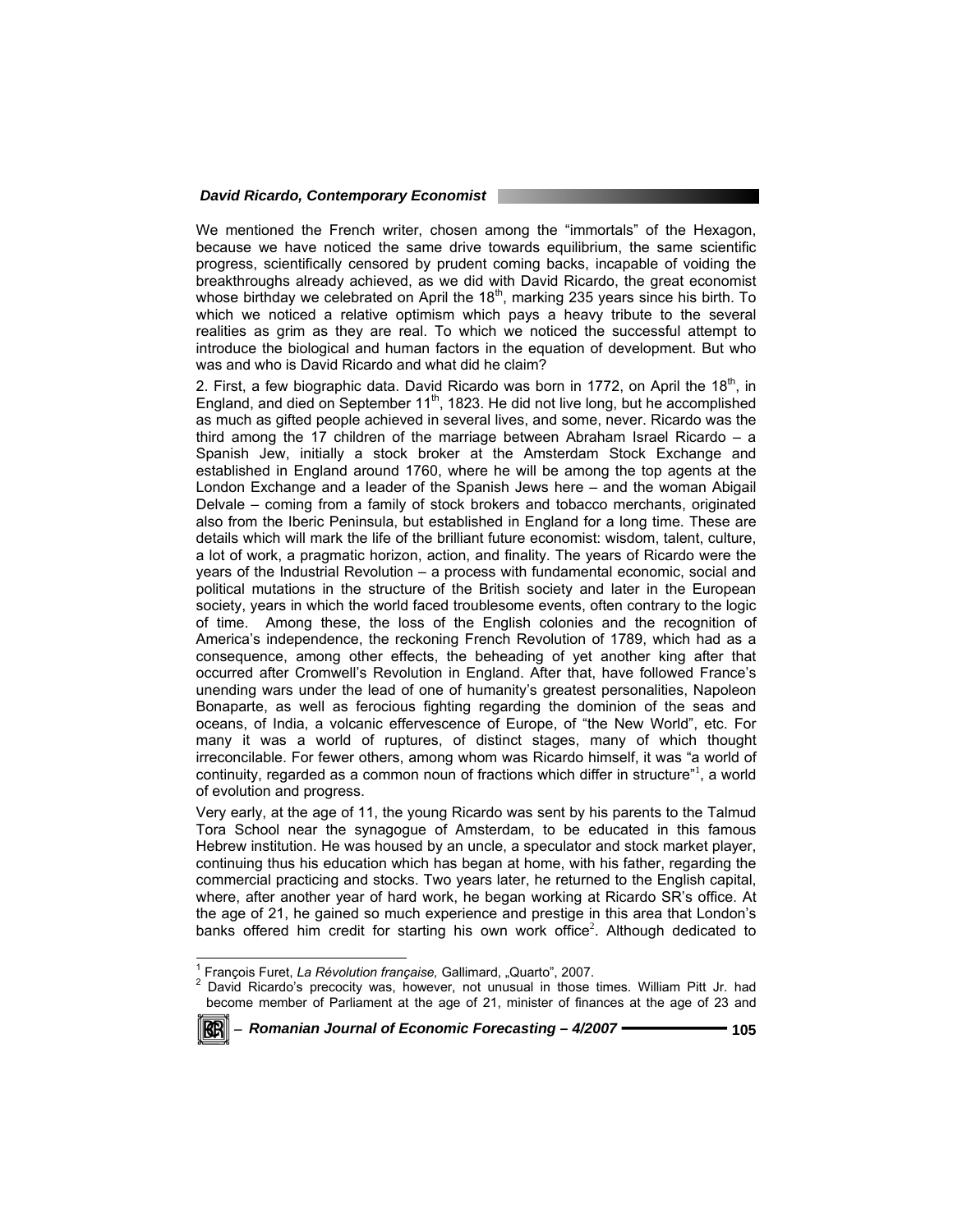business, he felled in love with Priscilla Ann, the beautiful daughter of a Quaker physician. His parents were against the girl, for being a Christian, but Ricardo was determined, and they got married in 1793. This was to eliminate any ambiguity and also to further understate Ricardo's independent spirit (Gide and Rist will define him as a classical liberal pessimist). Ricardo produced other major dislikes to his family. He has left the Hebrew community, joining the Unitarian church - a church often stated as consistently tolerant, preparing many people for a path towards atheism. The family's reaction was prompt: the father excommunicated his young nonconformist son. Towards the end of his life, he turned more merciful, adding Ricardo among the beneficiaries of his will. However, David himself had become, in 1803, a very wealthy man, and so his father's gesture helped only to increase his wealth and respectability among others.

Thus, one may see an existence full of events, in a world full of turbulence, but also a very well-balanced existence mastered by David Ricardo, who built himself a great fortune and who, after his wealth ambitions have been fulfilled, had dedicated his life to the study of economics, maybe to better understand why and how he had built his fortune. And, certainly, to understand in another way than by calculus, the laws of evolution and progress of his world and the world that was to follow. But what did David Ricardo create in the field of economics?

3. In the perimeter of economic thinking, Ricardo built at least four essential directions. These were: a) the theory of value b) the theory of rent c) the theory of repartition and d) the theory of comparative costs. Thus, he crossed the entire breadth of the economic field, observing and pointing out solid, original, coherent milestones, some of which were confirmed throughout time, others infirmed – but always used as bibliographic references by economists. What could be more beautiful than that? Ricardo's main work, which is a compendium of his ideas and thesis, is the volume "On the Principles of Political Economy and Taxation", first printed in London, in April 1817 – i.e. 190 years ago. It is an interesting fact – according to a well argumented opinion on the basis of it's fundamental analysis and also on the study of Ricardo's extended correspondence with economists, bankers, politicians, scholars, like John Stuart Mill, the great merchant Pascoe Grenfell, the banker Horner, Thomas Robert Malthus, but also John Ramsay, M. Culloch, Jean Baptiste Say (over 500 letters were found<sup>1</sup>) - that David Ricardo did not make it into economic journalism starting from theoretical ideas. Rather he was animated by his desire to contribute to revealing solutions to the practical economical-financial problems which England faced in the first two decades of the 19th century<sup>2</sup>. That is why he demonstrates more than he

l

KGRI

Prime Minister of England at the age of 24. His famous enemy, Charles Fox, had become member of Parliament at the age of 19, minister of the Commercial Navy at the age of 21, and leader of the opposition towards King George III policy at the age of 25. *<sup>1</sup>*

*Ch.Gide and Ch.Rist,* Istoria gândirii economice de la fiziocraţi până azi, *Editura Cassei Şcoalelor, Bucureşti, 1926, Romanian version by George Alexianu, p.196-241. See also Costin Murgescu,* David Ricardo, În Anglia revoluţiei industriale, *Editura Ştiinţifică, Bucureşti,* 

*<sup>1972.</sup>* <sup>2</sup> In the summer of 1799 – writes Prof. Murgescu in the above-mentioned study – when visiting together with his sick wife the Bath spa David Ricardo entered a public library from where books could be lent. Thus, he has found Adam Smith's book "The Wealth of Nations", which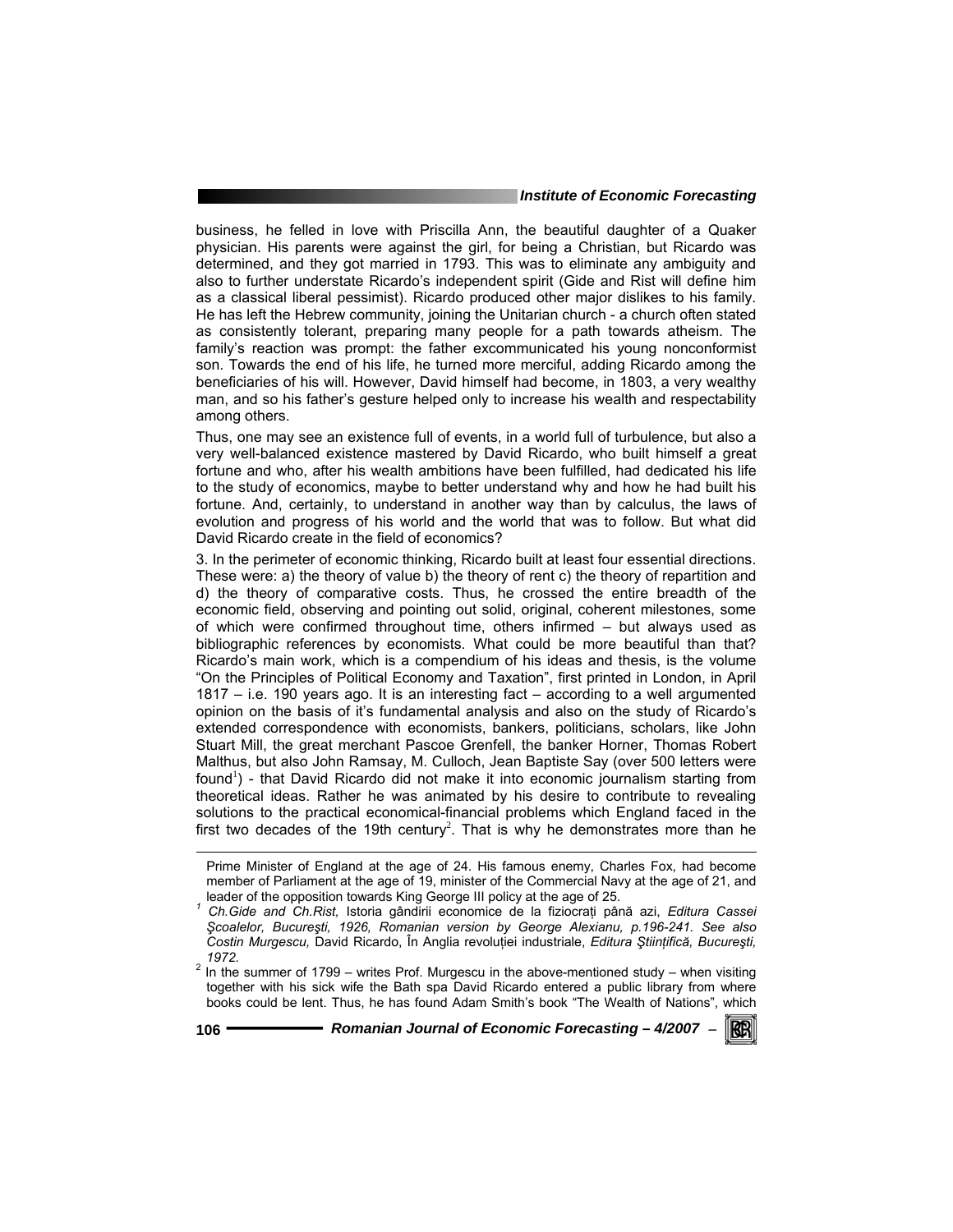exposes, his writings are based on numbers rather than abstract economic judgements but still he does not avoid this, and he has the advantage of somebody who studied not because of interest, but because of pleasure, with elegance and not with tiresome effort<sup>1</sup>. Let us look at this matter in detail.

4. Ricardo stayed for a long time in the value theory domain and the "use value", considered by him "the key" of understanding the other "mysteries" of social production. Following Adam Smith, Ricardo considered the source of worth exclusive in the commodity output, emphasizing at the same time, as Smith, the relationship between the size of value and labor productivity. Ricardo also affirmed that: "not only the work used directly to the output merchandise is influencing this value, but also the work used for producing the instruments, tools and buildings that helps elementary labor, focusing on the special complexity and the unit of production activity, on the important role of "the ones with the mind", actually the Englishman is part of them". By relating the value theory only to the work as such, one might say that Ricardo was too assiduous, without the necessary prudence, no doubts that were so useful in research, without rigorous shades. But he knows all this when he admits that the merchandise value is also conditioned by their rarity, giving trouble to Marx, who emphasizes "the dualism" to Adam Smith when he took over Ricardo to work out his variant of the "labor value" theory. The author of "Capital" could not explain with the necessary pertinence the "rarity exception" pointed out by Ricardo.

Ricardo has doubts when he is trying to find an invariable measure of the value meant to explain more thoroughly and even to simplify the "absolute value-exchange value" relation. At the beginning of September 1823, Ricardo was writing to Stuart Mill about his specific searches: "usually when we are in need of a certain length, we need a yard or a foot, well determined lengths, being influenced neither by growth nor by decrease. But when we do need a measurement for value, which merchandise having a value that does not change should we choose?"

The question remains unanswered, since on the  $11<sup>th</sup>$  of September of the same year Ricardo has passed away. The monetarist difficulties of our time apply to and demonstrate David Ricardo's certain doubts as being realistic. As a matter of fact, the famous French historians of economic doctrines Charles Gide and Charles Rist note that "Ricardo himself declared in repeated times and noticed short before his death, with a candor which makes him an honorable man that he failed in his attempts of explaining value". The stream of labor is today recognized as a source of value but there are other streams besides this. We have tried to resume this problem but the pinpoints are essential. "It is not considered to be a fatality for the modern citizens to choose between wondering on the business territory and adopting mad ideas" wrote Furet, and in David Ricardo's case this was not at all a fatality.

5. Furthermore, let us move to "the rent theory" This was also a theory that required time and effort from the English economists. This was in the social and political context of England confronted for almost two centuries from 1650 to 1850 with the so-

<sup>&</sup>lt;sup>1</sup> Dan Popescu, *David Ricardo la 220 de ani*, Continent, Nos.14, 15/1993 and 16/1994.



l

he has borrowed and started to read. Some biographers assign to this event the key role in Ricardo's passage towards an economic scientific activity (pp. 84-85).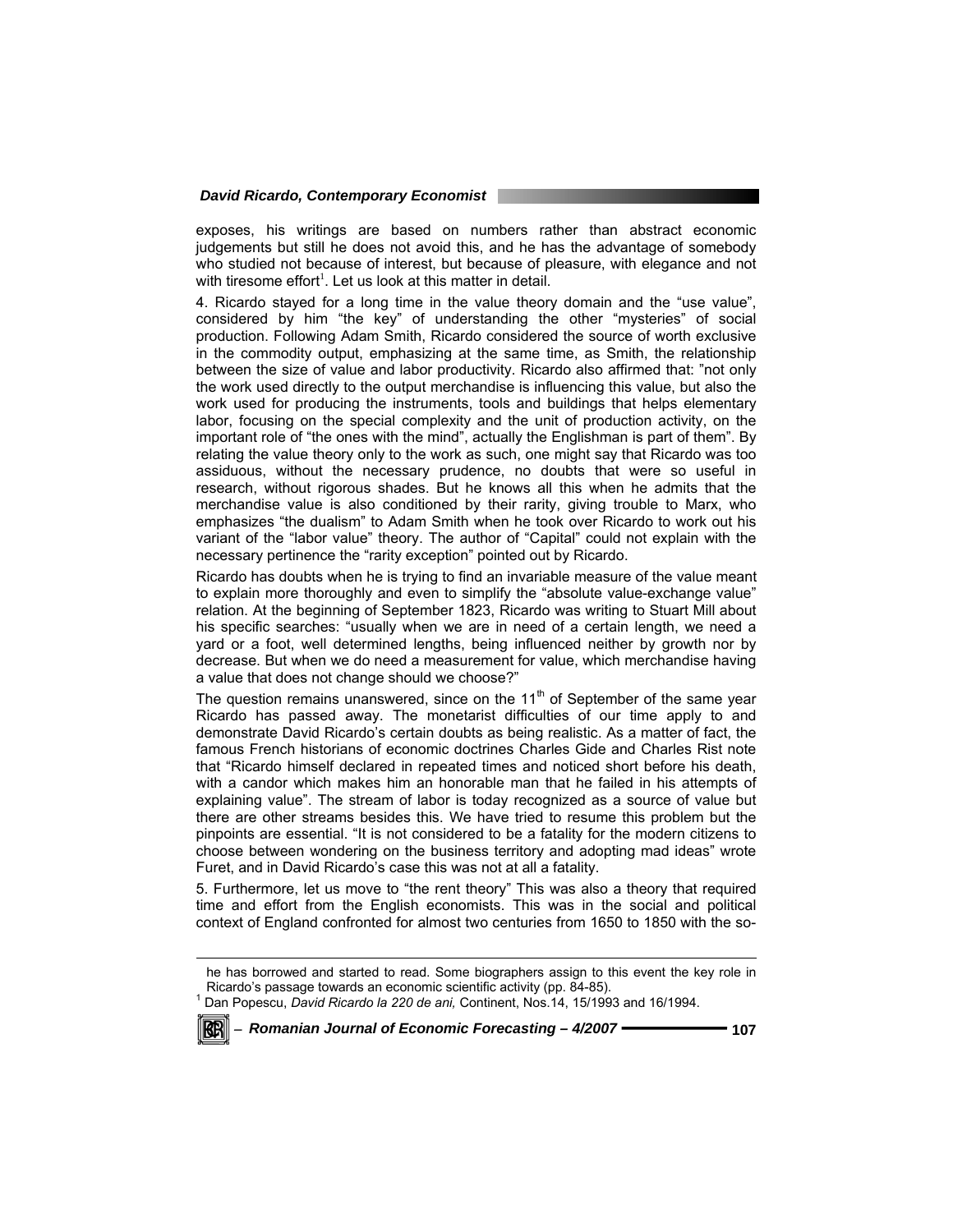called "grain controversy", originated in favor of the landlords and land agents when there was an embargo on the cereals import. The poor harvest years, the rising price of cereals, starvation and the social upraising – as Costin Murgescu writes in his very interesting quoted work – did lead to the implementation of an agricultural perfectionist system, which covered important areas of lands, less productive, the agriculture techniques were improved and, most of all, the landlords were making big money.

In the perspective of this complex environment, David Ricardo has an original idea that appeared on another way of research, if compared with Adam Smith, physicians and even Malthus. "The rent involves much more avarice than generosity of the ground", says Ricardo. The proof, he says, is in the fact that fertility can never be all alone because of the rent. If in a region, for example, the land is in larger quantity than people needs, even if it would be extremely fertile it still would not rent. "Who would think about buying the right to farm a land when there are so many lands without owner and there are for free to be farmed by everyone?" Thus, the rent will appear "only when the people increase forces the deforestation of the low quality lands", and "the sack of wheat produced in the most unfavorable conditions makes the law on the market". It is admirable in such circumstances – write Gide and Rist – the shrewd dialectics through which Ricardo succeeds to explain an independent income, such as the rent, just through the law that says that any value comes from work.

There are some other things to be pointed out, in other times, right items but also exaggerations, unsuitable things, in this very brief presentation of the "Ricardian Rent Theory", such as, for example:

a) Ricardo could not 'see' the root of rent as 'a big gift of nature', in the power that makes the grass grow and wheat ripen, but he has refered to rent in the economic analysis context, where the agriculture 'physiology' was a division of capitalist production, through the economic merchandise categories and the capitalism laws;

b) The stakeholder who puts his money in agricultural production should gain a rate of profit at least equal with the one that he could get in any other part of economy. If he did not obtain a similar rate, he would take the capital from agriculture and he would put it in other domains from where he could get more was a based judgement.

c). Rent is not an addition to the national wealth, it represents a simple exchange value transfer, advantageous for landlords and harmful for consumers – David Ricardo believed, a bit superficial demonstration we may say, considering that the land ownership has the right to receive a rent.

d) Furthermore, through the introduction in the land crop that always involves much more production expenses, the profit falls off and the rent relatively goes up (on the less fertile lands), which are within the agricultural production cycle and there is no rent to pay, just a general rate of profit that is generated.

e) Everywhere in agriculture there is a limited production which can be removed, but not canceled by agricultural development. Ricardo does not deny the development, he only warns about the rise slope, involving – as one of the modalities – the "biological factor" in the development equation.

Finally, f) Ricardo 'overthrows' the beauty of the 'natural order', which is considered to be constant, pointing out to many antagonisms. From Ricardo's point of view, the land

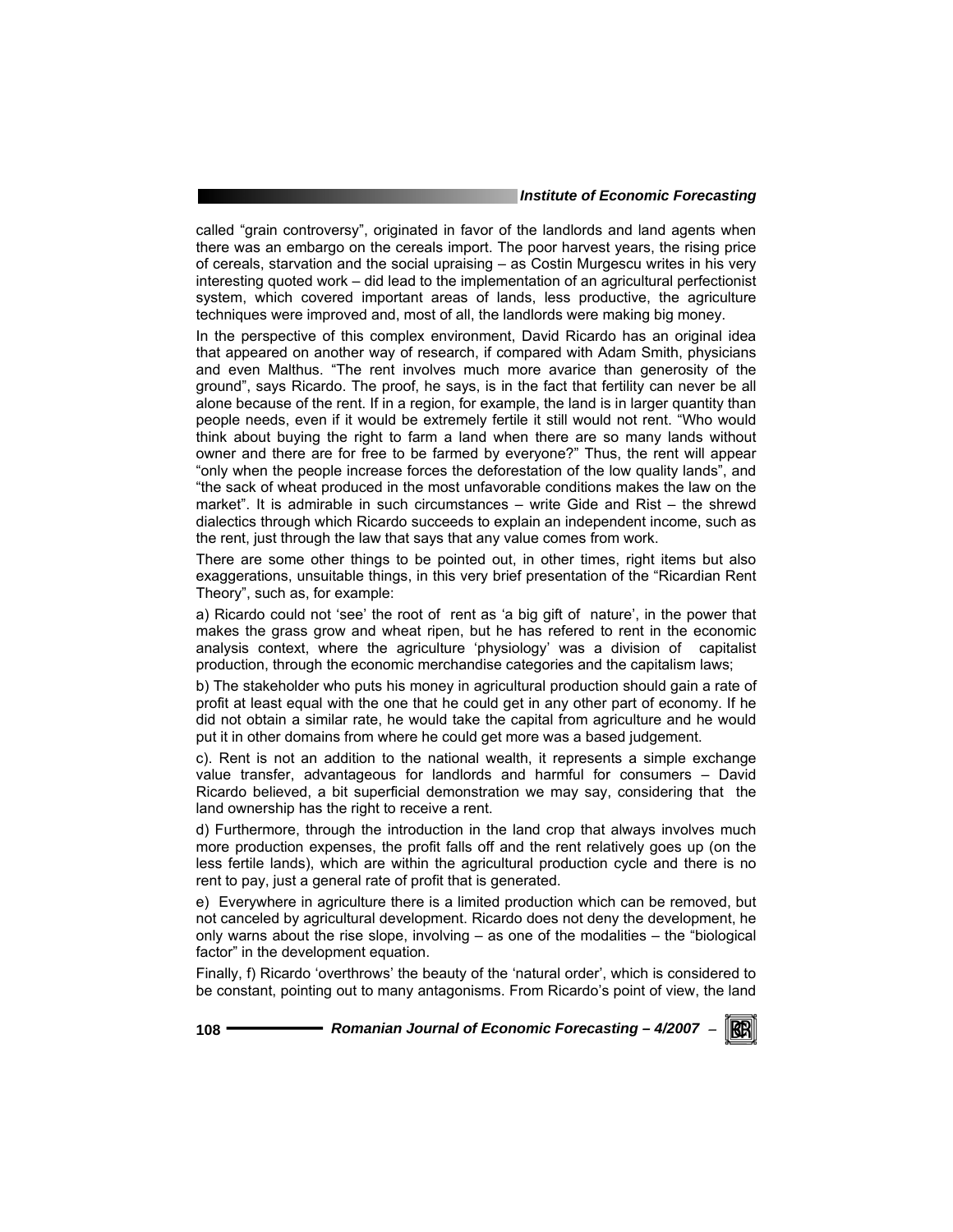owner's interest is in opposition not only to other classes, with whom he shares the social income, but also to the general interest of the society. For the owner, it would be good 'that the population and needs rise as fast as possible', so that 'people are to be forced to cut down new lands'. It would be good, at the same time that these lands to be as poor and unproductive as possible; due to this much work will be needed and the rent will rise. In the end, the owners, who are considered to be a class, would be interested that agricultural science should not make any progress. From Ricardo's point of view, no matter what this progress would be, it will not have as a result just the allowance to obtain more goods from the same land, and so to remove the disproportional efficiency law and, from this, to diminish the price of goods and rent. "The land would produce thorns and roots and you will gain your own food by working very hard"- this could refer to the biblical end of all these Ricardian ideas. And due to this reason many economic thinking history researchers placed Ricardo – beside Malthus, with whom he meets, even though in different ways - on a hypothetical outlook concerning people gap of mankind as a' pessimist' person, and we referred to this one more time. Adam Smith, Bastiat or Carey are considered to be "optimists".

There are, however, essential errors in Ricardo's mentioned words. The researcher regards with "black glasses", as he almost does not observe the technical progress in its ordinary, beneficial sense, he plans the profit only according to much more simplified parameters. He attacks the institution of property with confused judgements. On the other hand, he reveals series of possible contradictions which if they were already known, analyzed, and diagnosed could undoubtedly be prevented, avoided and solved. Another circumstance of Ricardo from this point of view is that his theory related to rent actually absolves the owner from any responsibility. For Ricardo, Gide and Rist, the holder is purely passive. He does not produce his rent; he supports it if we can say this. Anyway, it is no doubt that from all Ricardo's judgements regarding the rent and actual economic state, theoreticians and politicians can filter the most useful knowledge.

6. In the "Repartition Theory", David Ricardo's contributions are not at all of less significance in comparison with other domains, such as the theory of value and the theory of rent. It is essential that the great English economist is not only preoccupied with the manner richness is created - a fashionable subject at that time. In his research, he focuses on the distribution method of the commodities created in the labor process. He even writes that: "To determine the laws which govern this distribution is the basic problem in Economy". It is also essential the fact that David Ricardo does not separate repartition from production but refers to the first domain as a part from production, with a fundamental influence on it. For a long time, this production-repartition relation observed by the English researcher has been summarized by critics and even exegetics to "profit-salary antithesis", keeping in mind that in the Ricardian theory there is no stated antagonism between the holder and the employee. Therefore the most quoted words were: "One's part can only rise when other's part goes down. Salary can rise only when profit decreases and vice versa". This type of method has been used not only by Marx, but by a significant part of the labor movement in substantiating the arguments meant to negotiate the necessary solidarity between work and capital, to set the capitalists in an unfavorable light, an incorrect one.

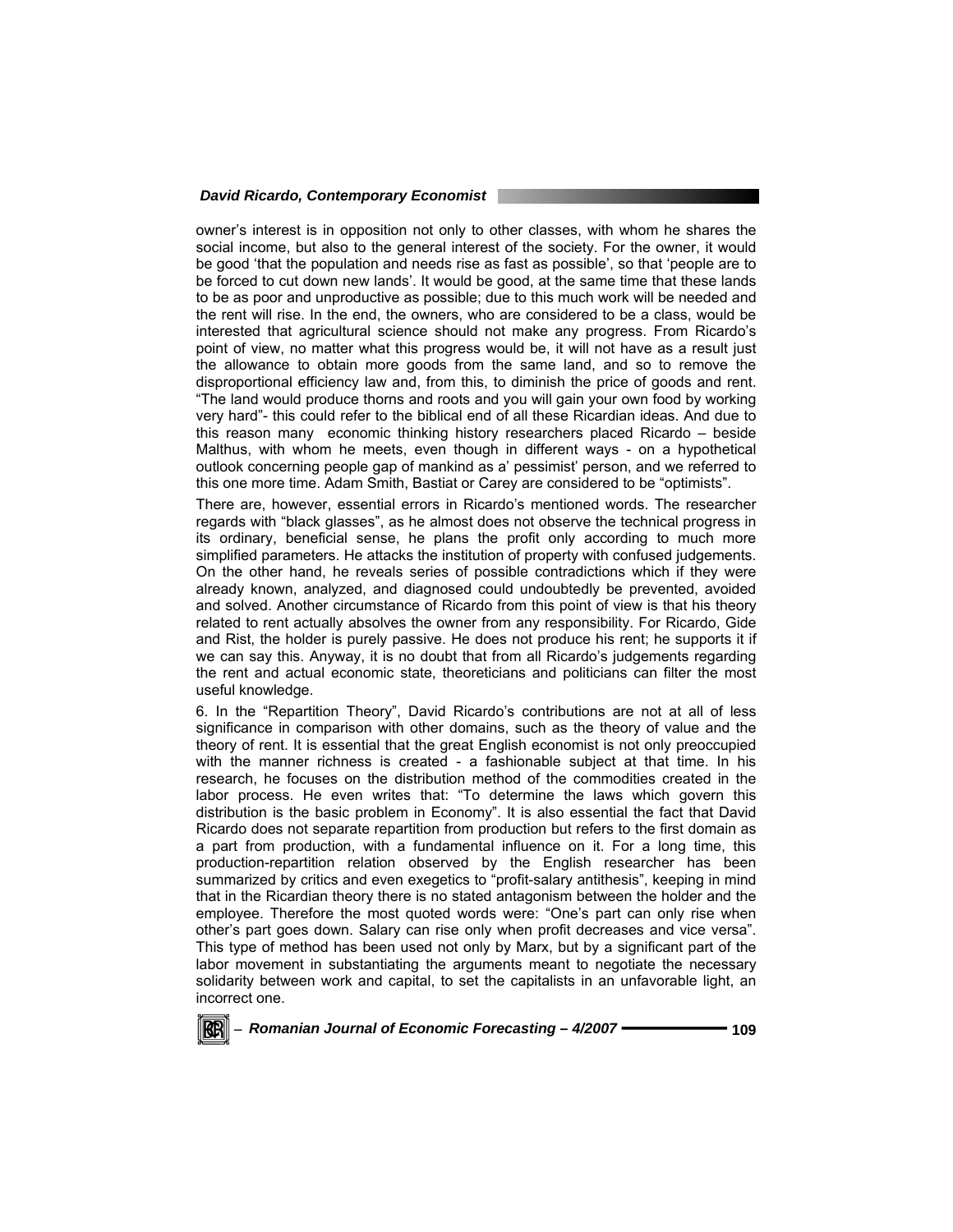Or, on the other hand, Ricardo was right, but he particularly pursued to underline in the quoted words such a confrontation, its dynamics, its valuables, may be regarded as proportions not as absolute values. What Charles Gide and Charles Rist show in the recently mentioned volume, "The history of the economic doctrines" - words that in numerous situations have been omitted - is relevant in this situation: "When a cake must be split between two persons, isn't it obvious that if one takes more, the other will take less? However, we will be told that it is possible and we must assume that the quantity that must be split is always situated in a growing stage so that the part of each participant may increase. This is not the point. The cake is 10 or 100 times bigger. It isn't less true that if one takes more than a half, the other will take less". It is exactly what Ricardo's law says: "It isn't about the quantity; it's all about the proportions".

Let us note the tax profit (in numerous cases) at a higher level than the wage level, profit reinvestments, the new subdivisions of the economy, the qualitative development of the industry and the sponsorships based on profit (so frequent in the modern world) and we shall have an image that we believe will be much closer to Ricardo's revolutionary intentions of reality which are projected now in another light. We can identify in this way in Ricardo's interpretation that precipitation which many of the analysts have had it concerning the commenting of the famous words of Joseph Proudhon:" La propriete c'est le vol".

However, let us resume that Ricardo's analysis doesn't stop at the global aspect which had been reached starting from details. The English scientist worked out the "natural price of labor", a category through which he understood the value of the determined labor force through the value of the subsistence means that are necessary in producing and reproducing it. This price, Ricardo underlines, depends essentially on the customs and traditions of the people. The same English economist researcher distinguishes "the market price of labor", a category which would reflect the real price that is paid for labor "on the basis of the natural action of the supply/demand ratio". No matter how much the market price would change its direction from its natural price - Ricardo indicates - it has the natural tendency of conforming to the one mentioned above. This situation is also available in the case of any other type of merchandise. From this point of view, David Ricardo wrote "the natural law of wages" which even though it sensibly darkens the optimistic image created by Smith (who saw the development of the capitalist production joined automatically by the real wages growth) it neither embraces the very sober Malthusian vision of a cursed humanity destined to live a real "inferno" on earth. In this way, it is enough to refer only to the initial observations of Ricardo concerning the machine's role. Any use of machines in any economic division of production, having in thought that it will have as an effect the work saving, it represents a general good action. Later on - under the effect of the serious social problems created by the introduction of machines in post - first industrial revolution England and looking only at the short term and capitalist mechanism horizons (a mechanism cut off by the social protection leverages in the first decade of the century) - Ricardo, who was tented by some appearances, wrote: "The workers class opinion concerning that the use of machines does not serve their interest but is in agreement with the right principles of the political economy". Of course, that is wrong! At a higher productivity, a higher profit and higher wages are obtained. If he

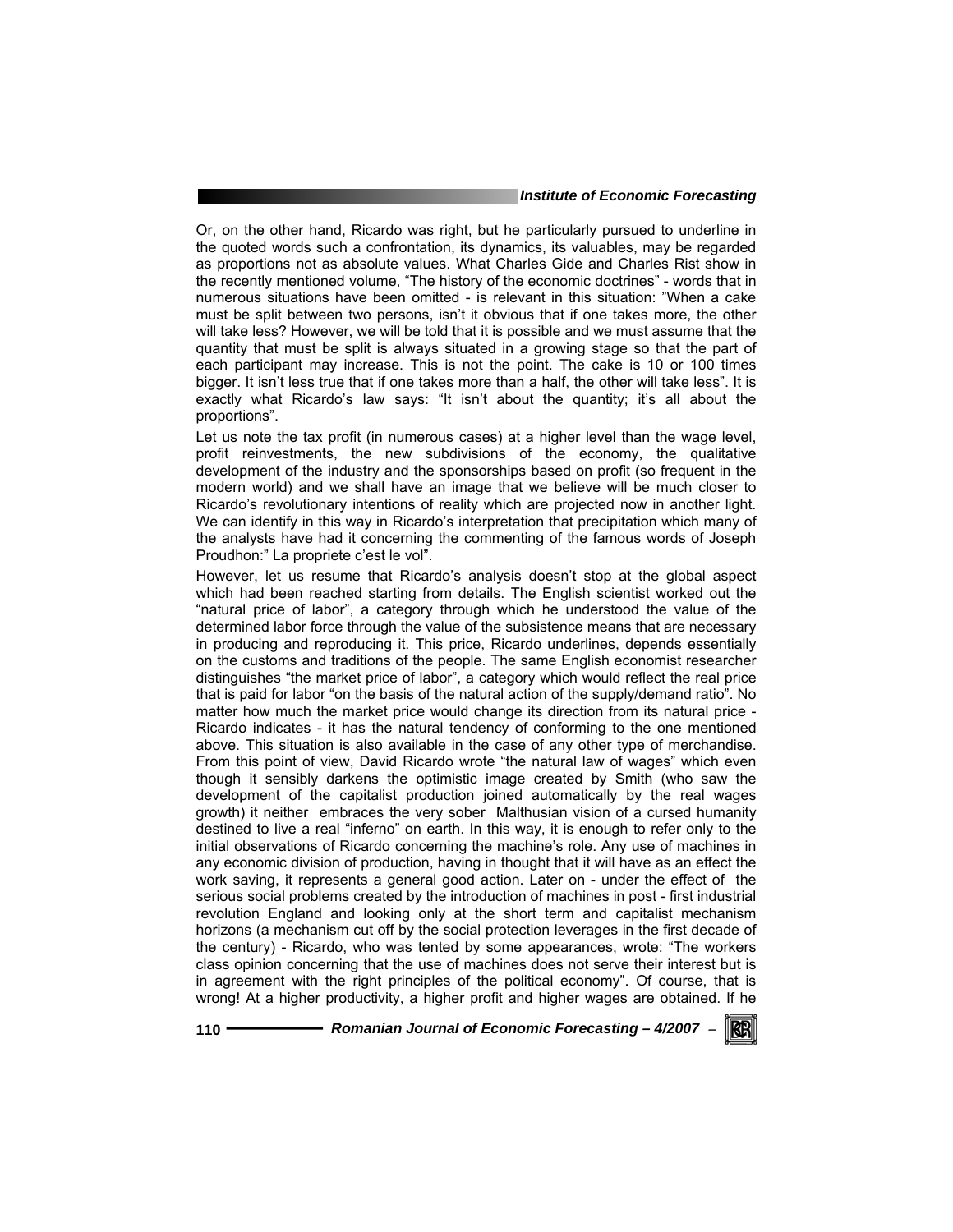could do long term analysis, for sure Ricardo would have returned to his initial hypothesis, directing his cares along with other economists' concerns, in order to assure a balanced trajectory of development, and also a proper evolution for everybody<sup>1</sup>. We are dealing with a clear refusal of the objective factor, and if we could say so, the sacrifice of the individual liberty and the needs of a person.

7. David Ricardo has brought important developments in the "External Commerce Theory" by working out the famous theory of "comparative costs". The economist is the first one who noticed the "deeper waters" of the external commerce and of the exchange relationships between states beyond the gentle visible surface of the "buying/selling" actions. As we said before in the paragraph concerning Ricardo's contributions to the Rent Theory, during the "cereals crisis" in England, the economist militates in favor of grain import liberty. This shows that the ban on cereal importation is in favor of rising the land rent, a fact which determines the decrease in the middle profit rate and, in consequence, the braking of accumulation and, therefore, the undermining of the investments for the revolution's continuation and for the development of the country's production forces. Ricardo's liberal vision is revealed also in this case, an energizing vision for England which had already gained the status of "the industrial workshop of the world", according to previous measures with a protectionist character, foreseen by other English economists, which had favored the acquirement of this status. Maybe, this has determined the England's famous French historian Andre Maurois to state that "the English policy principle is that one shouldn't have principles at all". But let us return…

The promoter of the free engagement and serving his country's interests, Ricardo examines a certain profile in the industrial labor division. He writes in his famous work: "In a perfect liberal trade system every country keeps its natural capital and the work of those types of activities which represent an advantage. Stimulating the activity, rewarding the talent and using in the most efficient way the special forces offered by nature, this system distributes work in the most useful and economic way, while, increasing the product quantity, it spreads the general advantage and bounds through common interests and relations, universal society of nations from every corner of the civilized world". Until now it is true, even more for today's world in which, because of the relevant shortage and waste at the same time people talk more and more about "the global resources management". But, let us see what Ricardo says: "This is the principle that makes the wine to be produced in France and Portugal, the grain to be planted in Poland and America and the metal objects and other goods to be manufactured in England". Let us watch, in detail, Ricardo's motivation in using this manner for international labor division.

If Adam Smith conceived the international labor division on the basis of prices comparison to which the same commodities can be obtained in different countries, the option for producing one commodity or another being exclusively established by this price, for Ricardo the things are different. He shows that even if merchandise can be obtained with less work in a country, the country might prefer to import that merchandise in order to specialize in the production of other merchandise that can

*<sup>1</sup> Costin Murgescu,* David Ricardo, În Anglia revoluţiei industriale, *Editura Ştiinţifică, Bucureşti, 1972.* 



 $\overline{a}$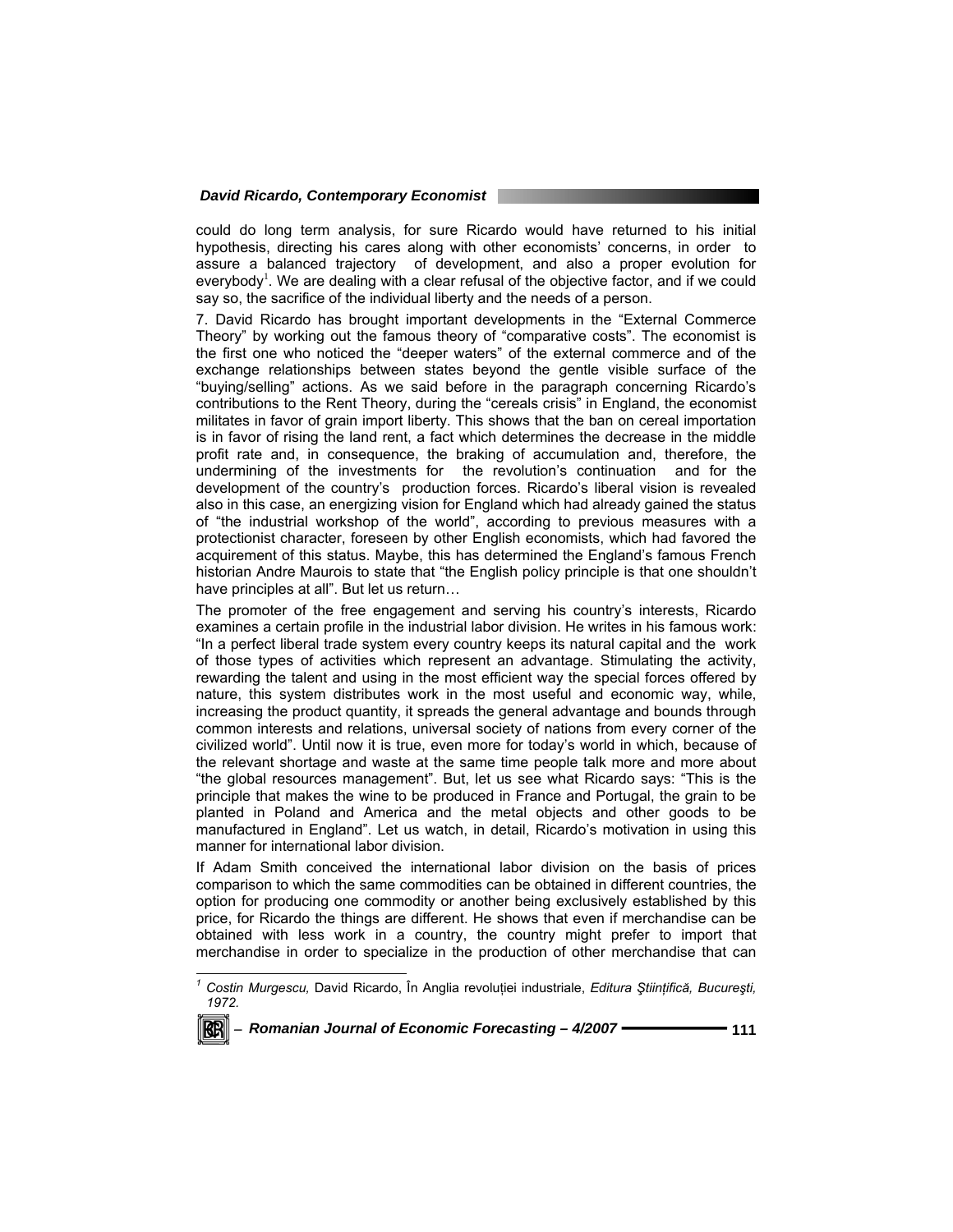offer higher advantages. David Ricardo substitutes the absolute advantages criteria of Adam Smith by the comparative advantages criteria, offering a famous example in support to his idea. This is an example which not only through his wide horizon but also through its limits will retain the attention of today's economists and certainly of those after us. Obviously, we have to emphasize this, in analyzing this example that the most important is and was the part from which interests are seen, and also the experience gained by the humanity in the development domain, especially in the external trade. But, what is this about?

Ricardo states that in order to reproduce material, England used the work of 100 people in a year and Portugal the work of 90 people a year. In order to produce wine, England used the work of 120 people a year and Portugal the work of 8 people a year. From the price comparison perspective – as Adam Smith showed – Portugal has to specialize in the production of both commodities. This judgement in incorrect, says Ricardo, because it is important to take into consideration the relations between the internal costs of these commodities. They consider that for Portugal exporting wine and importing material would represent an advantage, and for England exporting materials and importing wine is more advantageous. More precisely, this is because by exporting wine Portugal will export the work of 80 people and exchanging it will be able to buy material from England that needs the work of 90 people. England will export through materials the work of 100 people in order to buy wine in exchange. Its production would have needed the work of 120 people. The conclusion of Ricardo is clear: "a country that has important advantages in machinery and technology and can produce merchandise with less work than its' neighbors can, in exchange of this merchandise to import part of the grain required by its' consumption, even if its' land is more fertile and grain can be planted with less work than the country from which that grain is imported<sup> $\overline{\mathbf{f}}$ .</sup>

Of course, David Ricardo's economic gravel has basis. And the experiences have pointed out that, during the development process, the lack of some real economic gravels amend in a basic way. On the other hand, Ricardo has been charged with the fact that he supposed the capitals and labor force as internationally immobile - which is not true at all. He was also charged that he omitted the existence of the states, of some national political restrictions, starting from the untruth of the assumption of absolute freedom of transactions between persons. It has been said that Ricardo had in mind a universal peace, without any national collation, without any international dependences, a peace that still is a dream. Also, Ricardo has been charged with the fact that his theory, linked to the quantitative conception of money, supposes the unhindered working of the automatic balance in the commercial balances, the natural impossibility of a prolonged lack of balances - which is once again not real.

If the great Romanian economist Mihai Manoilescu, starting from the related labor productivity, with incontestable economic arguments and from the perspective of the countries without industry (but which are trying to obtain one) - and it is obvious why – combats Ricardo's comparative cost theory, other world famous economists - for example Haberler or Heckscher, Ohlin and Samuelson, after the middle of the last

l

**112** *Romanian Journal of Economic Forecasting – 4/2007* <sup>−</sup>

KR

<sup>&</sup>lt;sup>1</sup> David Ricardo, op.cit., see Dan Popescu, Istoria gândirii economice din antichitate până la sfârşitul secolului XX, Editura Continent, Sibiu-Bucureşti, 1999.